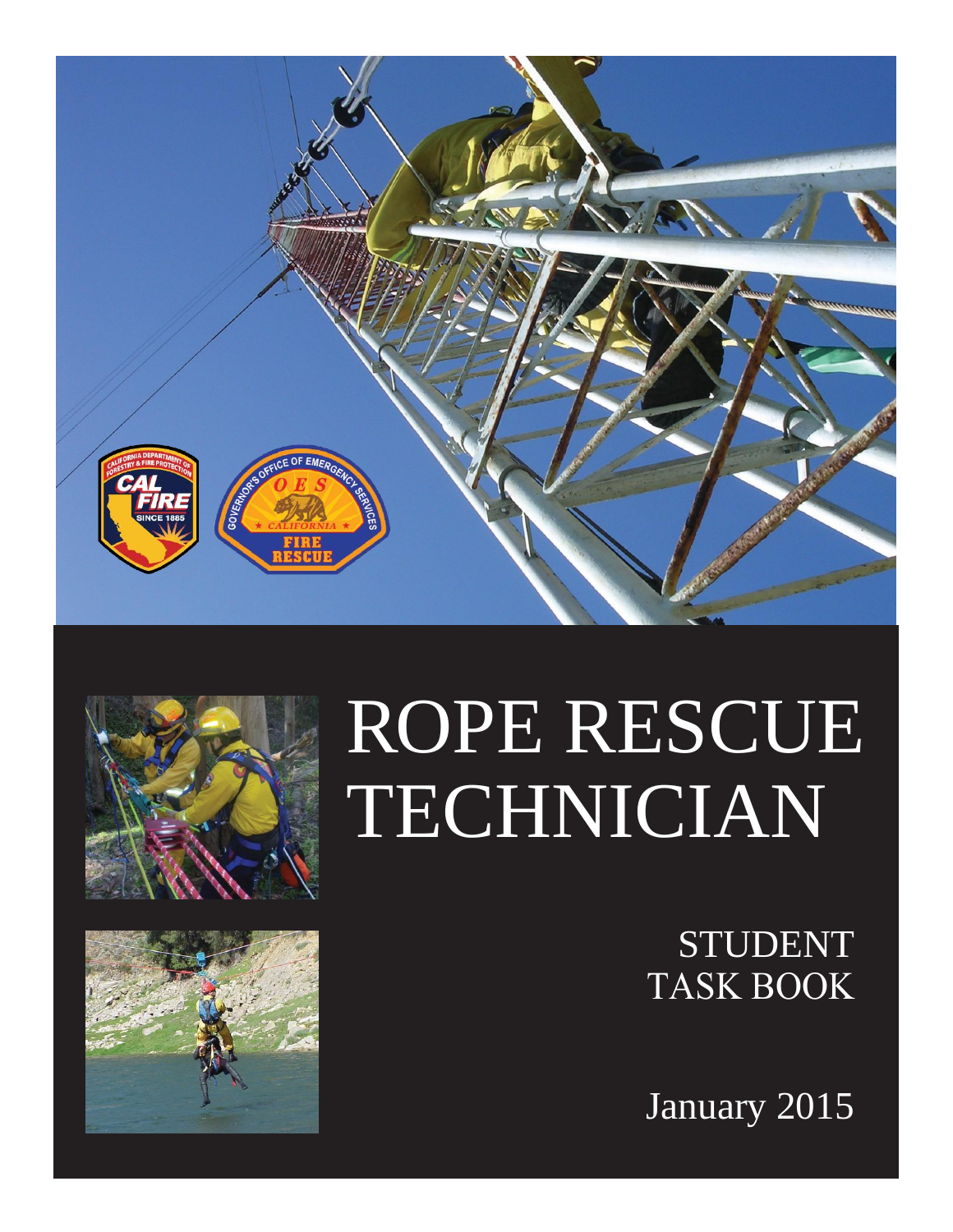



#### **STUDENT TASK BOOK**

 The Rope Rescue Technician Student Task Book lists every requirement that will be evaluated. Each student's performance will be observed and recorded by the instructor. The instructor will determine if the student has successfully met the performance standards for this course and should be issued a course completion certificate.

#### **NFPA AND OTHER REFERENCES**

 Each requirement will have a column next to it with reference numbers from National Fire Protection Association (NFPA) documents.The NFPA documents are for reference ONLY and are shown as a list of unique and desirable skills for advanced rope rescue personnel. Completion of the Task Book does not imply compliance with any NFPA standard but may be used for such at the discretion of the Authority Having Jurisdiction (AHJ). The references cited were taken from NFPA 1006 *Standard for Technical Rescuer Professional Qualifications* 2013 Edition or NFPA 1670 *Standard on Operations and Training for Technical Search and Rescue Incidents* 2009 Edition. The reference column identifies where the skill can be found in one or both documents. "N/R" indicates there is no reference in either of those documents.

 Documents from other sources, such as FIRESCOPE, may also apply to referenced and/or non-referenced skills.

#### **RESPONSIBILITIES**

 $\blacksquare$  The student is responsible for:

- Reading and understanding material in the student manual and other supporting material.
- Satisfactorily completing all course requirements.
- Ensuring their Rope Rescue Technician Student Task Book is accurately recorded and maintained.
- Filing and keeping their Rope Rescue Technician Student Task Book with their other personal or career records.
- $\blacksquare$  The evaluating Instructor is responsible for:
	- Being qualified and proficient.
	- Explaining to the student the purpose of and process for completing the Rope Rescue Technician Student Task Book.
	- Explaining to the student their responsibilities.
	- Accurately evaluating and recording on the Rope Rescue Technician Student Task Book all requirements completed by the student.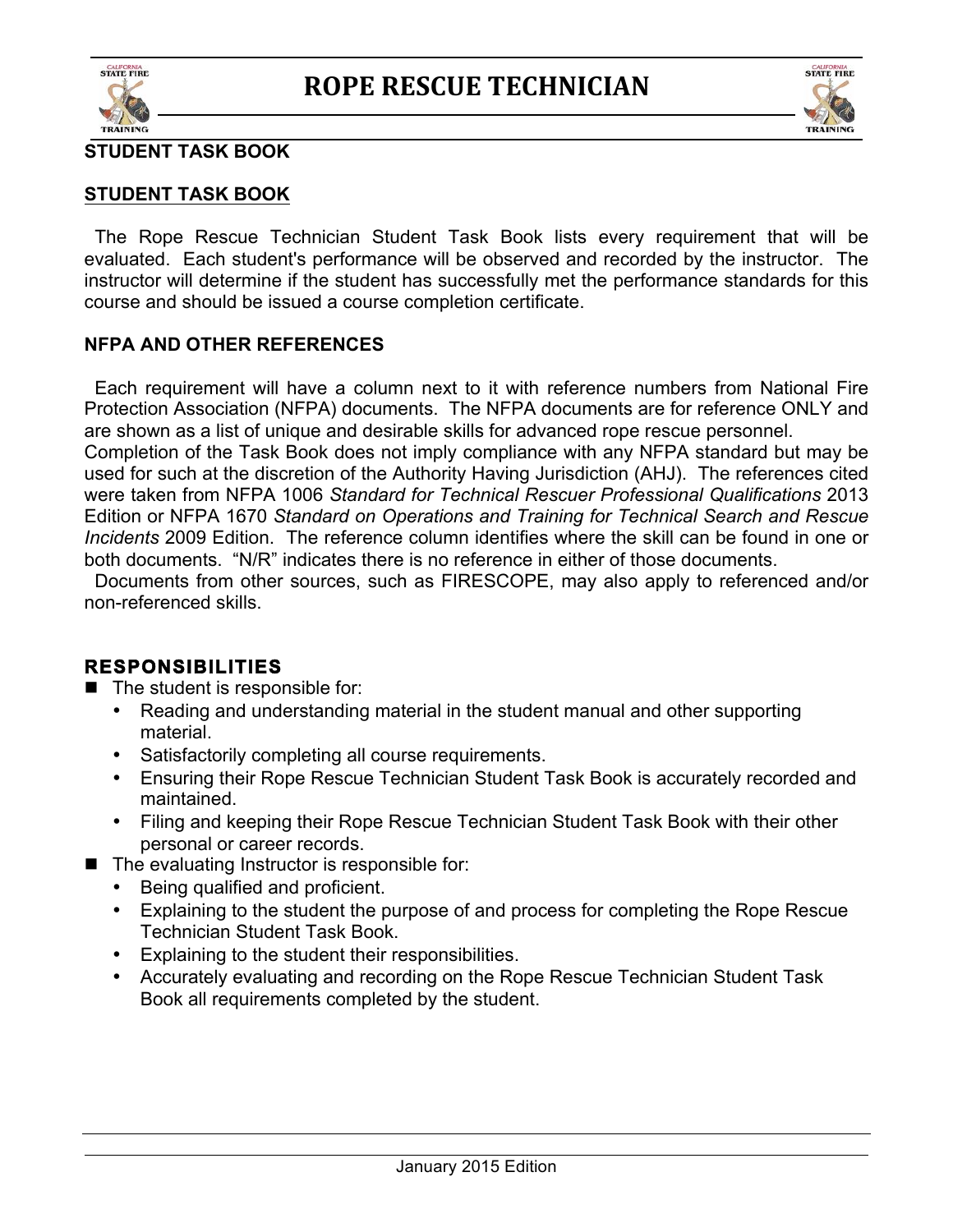



## **INSTRUCTIONS FOR COMPLETING THE TASK BOOK**

 The Rope Rescue Technician Student Task Book allows the instructor to record a student's performance for both technical and manipulative skills. These evaluations are made by observing the student's participation and manipulative performance at each skill station and during rope rescue scenarios.

## **TASK BOOK HEADINGS**

| Student:               | Enter the student's name.                                            |
|------------------------|----------------------------------------------------------------------|
| Course Dates:          | Enter the beginning and ending dates of the class.                   |
| Course Location:       | Enter the location of the class.                                     |
| Evaluating Instructor: | The evaluating instructor enters their first initial and last name.  |
| Date:                  | The evaluating instructor enters the date the student was evaluated. |

### **EVALUATOR RECOMMENDATION**

At the completion of the Student Task Book, the evaluator(s) shall complete the Evaluator Recommendation.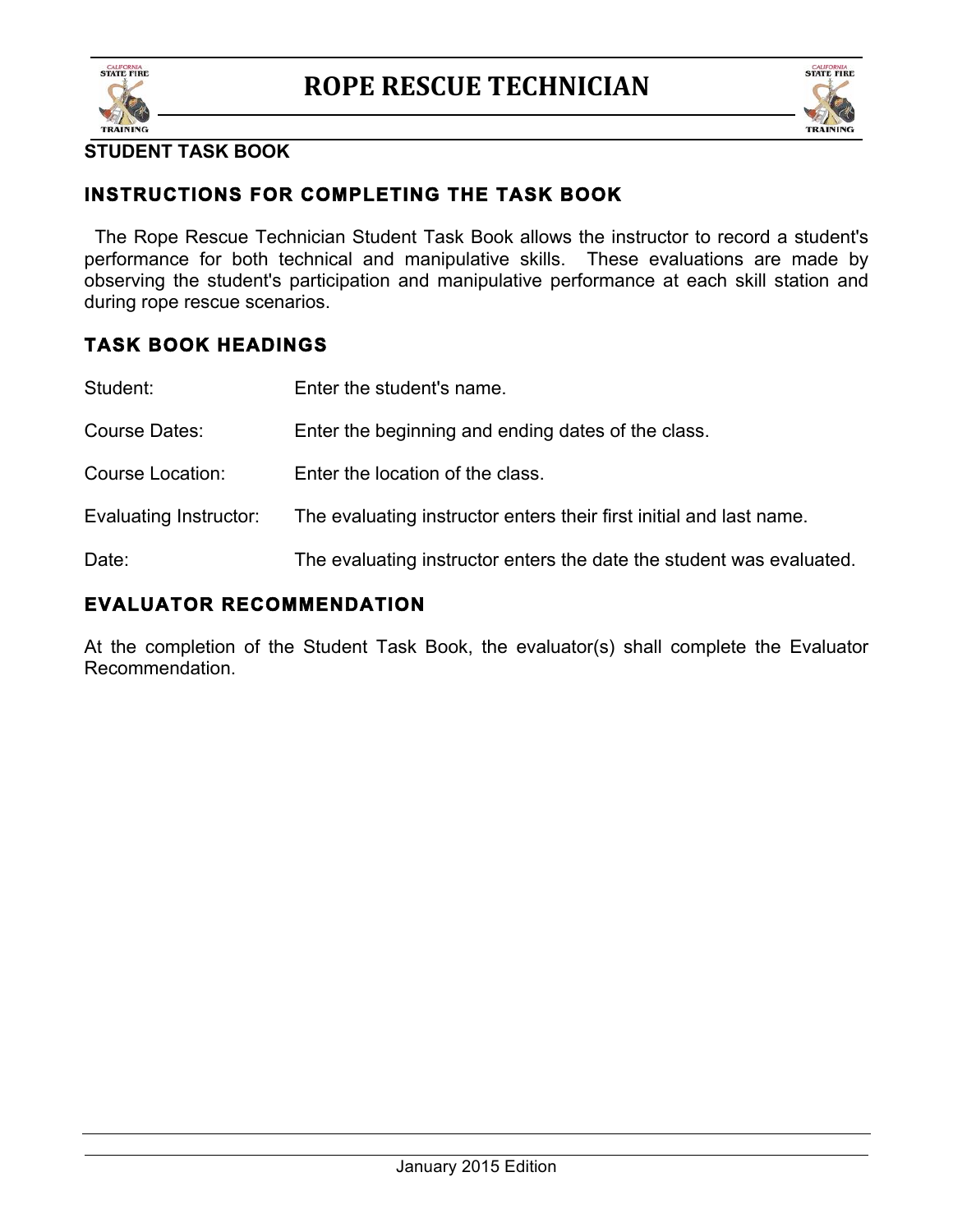



| Student:                                                                                                                                                                                                                                                                       |            |                                        | <b>Course Dates:</b> |                                           |
|--------------------------------------------------------------------------------------------------------------------------------------------------------------------------------------------------------------------------------------------------------------------------------|------------|----------------------------------------|----------------------|-------------------------------------------|
| <b>Course Location:</b>                                                                                                                                                                                                                                                        |            | <b>Evaluating</b><br><b>Instructor</b> | <b>Date</b>          | <b>Reference</b>                          |
| <b>COURSE INTRODUCTION</b>                                                                                                                                                                                                                                                     |            |                                        |                      |                                           |
| Introduction and Administration                                                                                                                                                                                                                                                |            |                                        |                      | N/R                                       |
| <b>Course Objectives and Overview</b>                                                                                                                                                                                                                                          |            |                                        |                      | N/R                                       |
| Confirm Student Eligibility (one of the following):                                                                                                                                                                                                                            |            |                                        |                      |                                           |
| Provide Rescue Systems 1 Certificate (prior to Jan1, 2010)<br>or<br>Provide Rescue Systems 1 Certificate (after Jan 1, 2010) or<br>Rescue Systems 1 Task Book Rope Module signed by a<br>registered SFT instructor AND Low Angle Rope Rescue<br><b>Operational Certificate</b> |            |                                        |                      | N/R                                       |
| Personal Protective Equipment (PPE)                                                                                                                                                                                                                                            |            |                                        |                      | 1006-5.4.1                                |
| Safety                                                                                                                                                                                                                                                                         |            |                                        |                      | 1006-5.5.12<br>1670-4.5.2<br>1670-4.5.3.4 |
| Isolate and Manage Potentially Harmful Energy Sources                                                                                                                                                                                                                          |            |                                        |                      | 1006-6.2.8                                |
| <b>ROPE RESCUE SKILLS VERIFICATION</b>                                                                                                                                                                                                                                         |            |                                        |                      |                                           |
| Inspect and Maintain Rope Rescue Equipment                                                                                                                                                                                                                                     |            |                                        |                      | 1006-5.4.2                                |
| <b>Build Skills Verification System (SVS)</b>                                                                                                                                                                                                                                  |            |                                        |                      | 1006-5.5.1                                |
| <b>KNOTS, BENDS, AND HITCHES</b>                                                                                                                                                                                                                                               |            |                                        |                      |                                           |
| Tie a Tensionless Hitch                                                                                                                                                                                                                                                        |            |                                        |                      | 1006-5.5.1                                |
| Tie a Munter Hitch                                                                                                                                                                                                                                                             | (Optional) |                                        |                      | 1006-5.5.1                                |
| Tie a Long Tail Bowline                                                                                                                                                                                                                                                        | (Optional) |                                        |                      | 1006-5.5.1                                |
| Tie a Butterfly Knot                                                                                                                                                                                                                                                           | (Optional) |                                        |                      | 1006-5.5.1                                |
| <b>ANCHOR SYSTEMS</b>                                                                                                                                                                                                                                                          |            |                                        |                      |                                           |
| Construct a Back-Tied Anchor system                                                                                                                                                                                                                                            |            |                                        |                      | 1006-6.1.3                                |
| <b>Construct a Floating Focused Anchor System</b>                                                                                                                                                                                                                              |            |                                        |                      | 1006-6.1.3                                |
| <b>HIGH ANGLE VICTIM PACKAGING</b>                                                                                                                                                                                                                                             |            |                                        |                      |                                           |
| Package a Victim in a Commercial Victim Pelvic Harness                                                                                                                                                                                                                         |            |                                        |                      | 1006-6.2.2                                |
| Package a Victim in a Hasty Pelvic Harness                                                                                                                                                                                                                                     |            |                                        |                      | 1006-6.2.2                                |
| Package a Victim in a Hasty Chest Harness                                                                                                                                                                                                                                      |            |                                        |                      | 1006-6.2.2                                |
| Secure a Victim in a Rescue Litter                                                                                                                                                                                                                                             |            |                                        |                      | 1006-6.2.3                                |
| <b>TRAVEL RESTRICTION</b>                                                                                                                                                                                                                                                      |            |                                        |                      |                                           |
| <b>Construct a Travel Restriction System</b>                                                                                                                                                                                                                                   |            |                                        |                      | 1006-5.5.3                                |
| Attach a Rescuer to a Travel Restriction System                                                                                                                                                                                                                                |            |                                        |                      | 1006-5.5.3                                |
| <b>BELAY SYSTEMS</b>                                                                                                                                                                                                                                                           |            |                                        |                      |                                           |
| Belay a Falling Load                                                                                                                                                                                                                                                           |            |                                        |                      | 1006-5.5.11                               |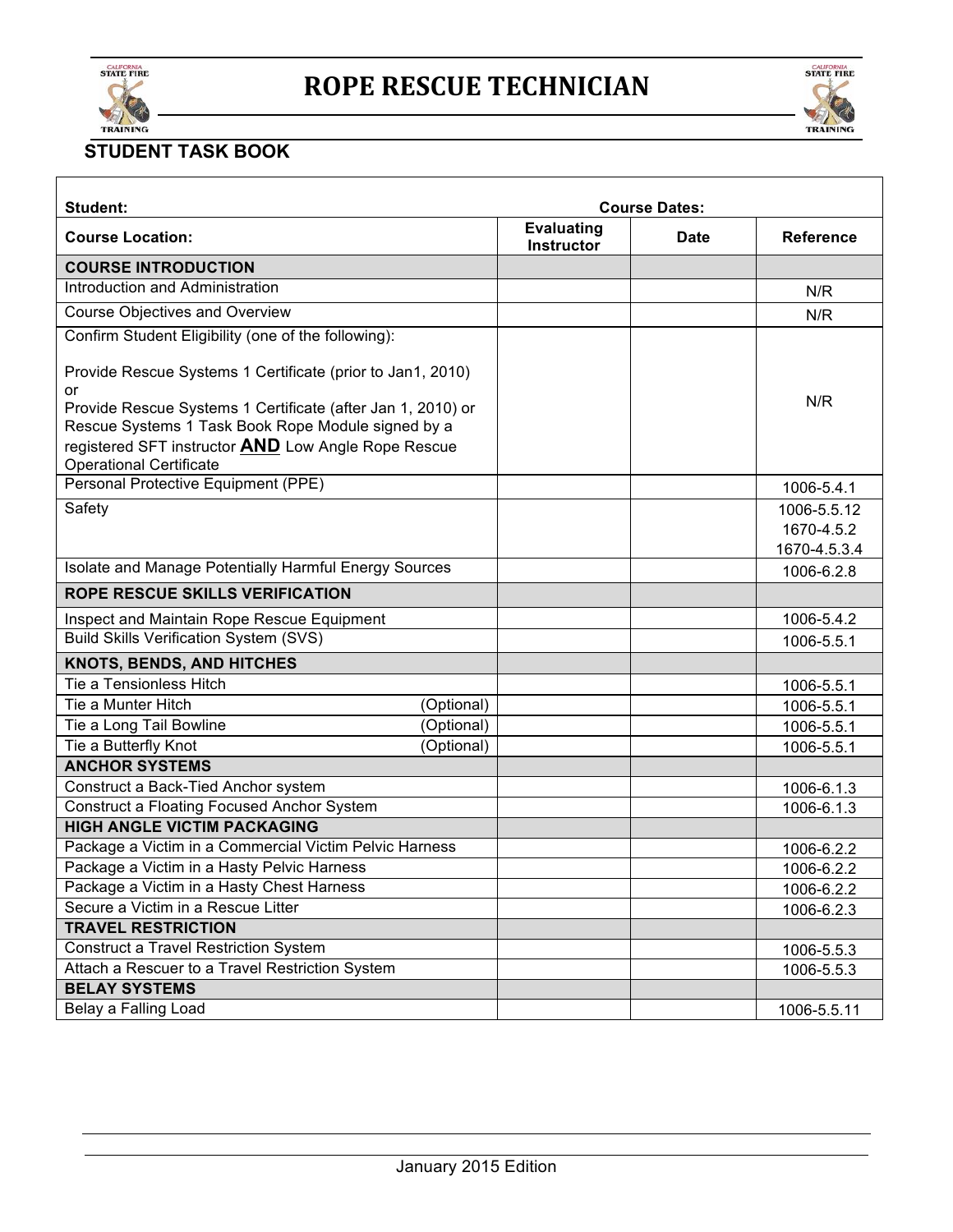



| <b>Student:</b>                                                        |                                        | <b>Course Dates:</b> |                          |
|------------------------------------------------------------------------|----------------------------------------|----------------------|--------------------------|
| <b>Course Location:</b>                                                | <b>Evaluating</b><br><b>Instructor</b> | <b>Date</b>          | <b>Reference</b>         |
| <b>MAIN LINE SYSTEMS - LOWERING AND RAISING</b>                        |                                        |                      |                          |
| Construct a 5:1 "Pig Rig" (Simple)                                     |                                        |                      | 1006-5.5.4               |
| Construct a Compound Mechanical Advantage System (9:1)                 |                                        |                      | 1006-6.1.4               |
| Direct the Operation of a Rope Rescue Lowering and Raising<br>System   |                                        |                      | 1006-6.1.1<br>1006-6.1.2 |
| Direct the Operation of a Compound Rope Mechanical<br>Advantage System |                                        |                      | 1006-6.1.6               |
| Perform System Safety Checks                                           |                                        |                      | 1006-5.5.12              |
| Place Edge Protection as Required                                      |                                        |                      | 1006-5.5.3               |
| <b>LOAD RELEASING METHODS</b>                                          |                                        |                      |                          |
| Operate a Load Releasing Device                                        |                                        |                      | 1006-5.5.10              |
| Use Mechanical Load Release/Belay Device<br>(Optional)                 |                                        |                      | 1006-5.5.10              |
| <b>Construct Improvised Load Releasing Device</b><br>(Optional)        |                                        |                      | 1006-5.5.9               |
| <b>RESCUE SCENE ORGANIZATION AND MANAGEMENT</b>                        |                                        |                      |                          |
| Size-Up a Rescue Incident                                              |                                        |                      | 1006-5.2.2               |
| Identify Objectives, Strategy, and Tactics                             |                                        |                      | 1006-5.2.3               |
| Give an Operational/Safety Briefing                                    |                                        |                      | 1006-5.2.3               |
| Perform Command and Control in Rope Rescue Operations                  |                                        |                      | 1006-5.2.4               |
| Utilize ICS During Rope Rescue Operations                              |                                        |                      | 1006-5.2.4               |
| <b>KNOT PASSING</b>                                                    |                                        |                      |                          |
| Pass a Knot Through Friction Device                                    |                                        |                      | N/R                      |
| Pass a Knot Through a Belay During Lowering and Raising<br>Operations  |                                        |                      | N/R                      |
| Pass a Knot Through C/D Pulley While Raising                           |                                        |                      | N/R                      |
| <b>ASCENDING AND DESCENDING</b>                                        |                                        |                      |                          |
| Construct a Fixed Rope System                                          |                                        |                      | 1006-6.1.5               |
| Ascend a Fixed Rope                                                    |                                        |                      | 1006-6.1.7               |
| Pass a Knot/Obstacle During an Ascending Operation                     |                                        |                      | 1006-6.1.7               |
| Convert from an Ascending System to a Descending System                |                                        |                      | 1006-6.1.7               |
| Descend a Fixed Rope                                                   |                                        |                      | 1006-6.1.8               |
| Pass a Knot/Obstacle During a Descending Operation                     |                                        |                      | 1006-6.1.7               |
| Lock-Off using a Descent Control Device                                |                                        |                      | 1006-6.1.8               |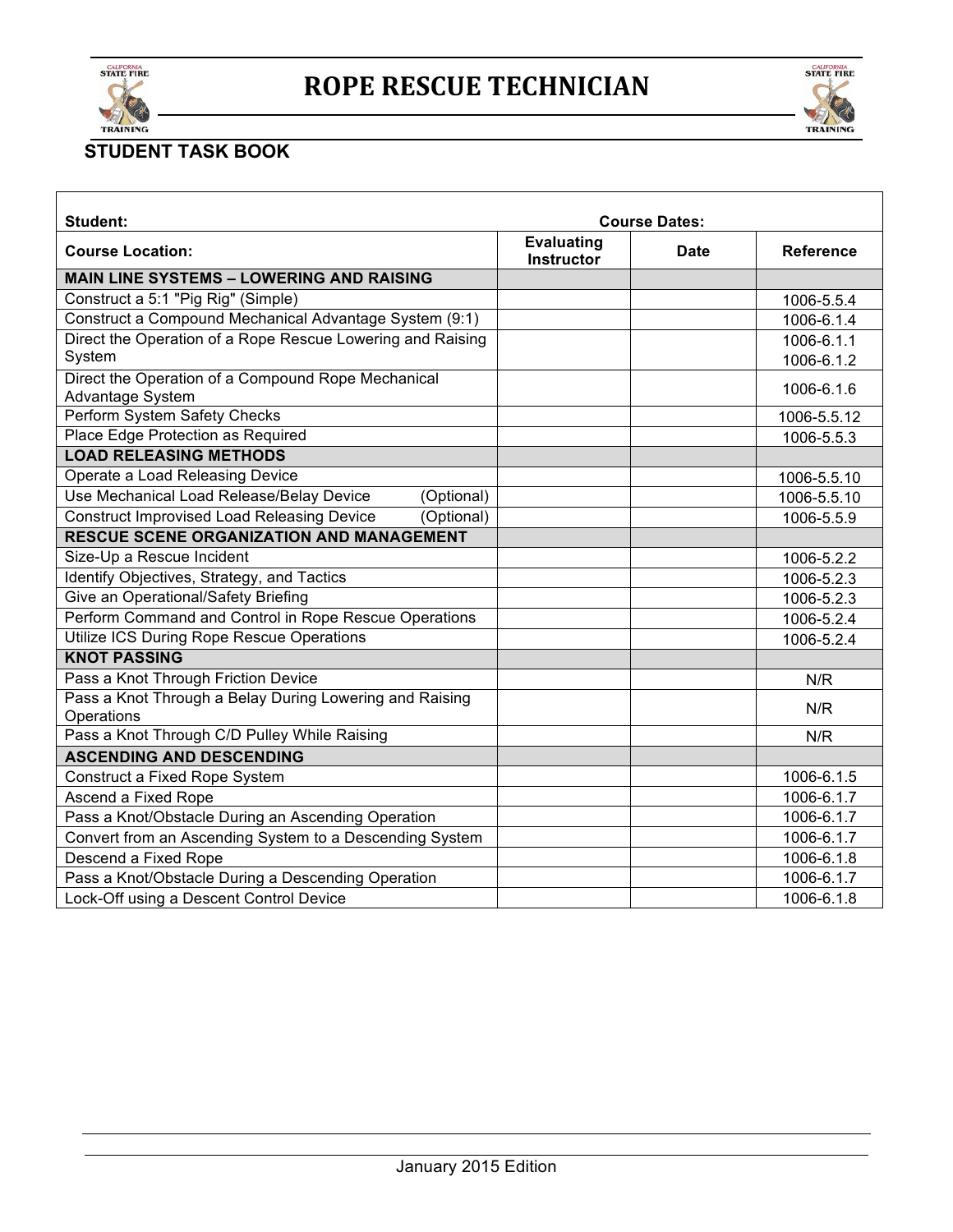



| Student:                                                                                                                        |                                        | <b>Course Dates:</b> |                                           |
|---------------------------------------------------------------------------------------------------------------------------------|----------------------------------------|----------------------|-------------------------------------------|
| <b>Course Location:</b>                                                                                                         | <b>Evaluating</b><br><b>Instructor</b> | <b>Date</b>          | <b>Reference</b>                          |
| <b>PICK-OFFS</b>                                                                                                                |                                        |                      |                                           |
| Construct a Two Line System for a Pick-Off                                                                                      |                                        |                      | 1006-5.5.7                                |
| Direct a Team in the Removal (Pick-off) of a<br>Supported/Suspended Victim                                                      |                                        |                      | 1006-6.2.4                                |
| Perform the Removal of a Supported/Suspended Victim                                                                             |                                        |                      | 1006-6.2.1<br>1006-6.2.2<br>1670-5.4.2(3) |
| Perform the Removal of an Unsupported/Unsuspended<br>Victim                                                                     |                                        |                      | 1006-6.2.1<br>1006-6.2.2<br>1670-5.4.2(3) |
| Access, Stabilize, Package, and Rescue a Victim in a High<br>Angle Environment Using Pick-Off Techniques                        |                                        |                      | 1006-6.2.1                                |
| <b>PROTECTED CLIMBING</b>                                                                                                       |                                        |                      |                                           |
| Prepare Equipment for a Protected Climb                                                                                         |                                        |                      | 1006-6.2.7<br>1006-6.2.8<br>1670-5.4.2(1) |
| Perform a Protected Climb with Bottom Belay                                                                                     |                                        |                      | 1006-6.2.7<br>$1670 - 5.4.2(1)$           |
| Perform a Protected Climb with Double Lanyard/Bypass<br>Lanyard (Optional)                                                      |                                        |                      | 1006-6.2.7<br>1670-5.4.2(1)               |
| Access, stabilize, package, and rescue an ambulatory victim<br>stranded on a structure by climbing up the manmade<br>structure. |                                        |                      | 1006-6.2.7<br>1006-6.2.8<br>1670-5.4.2(1) |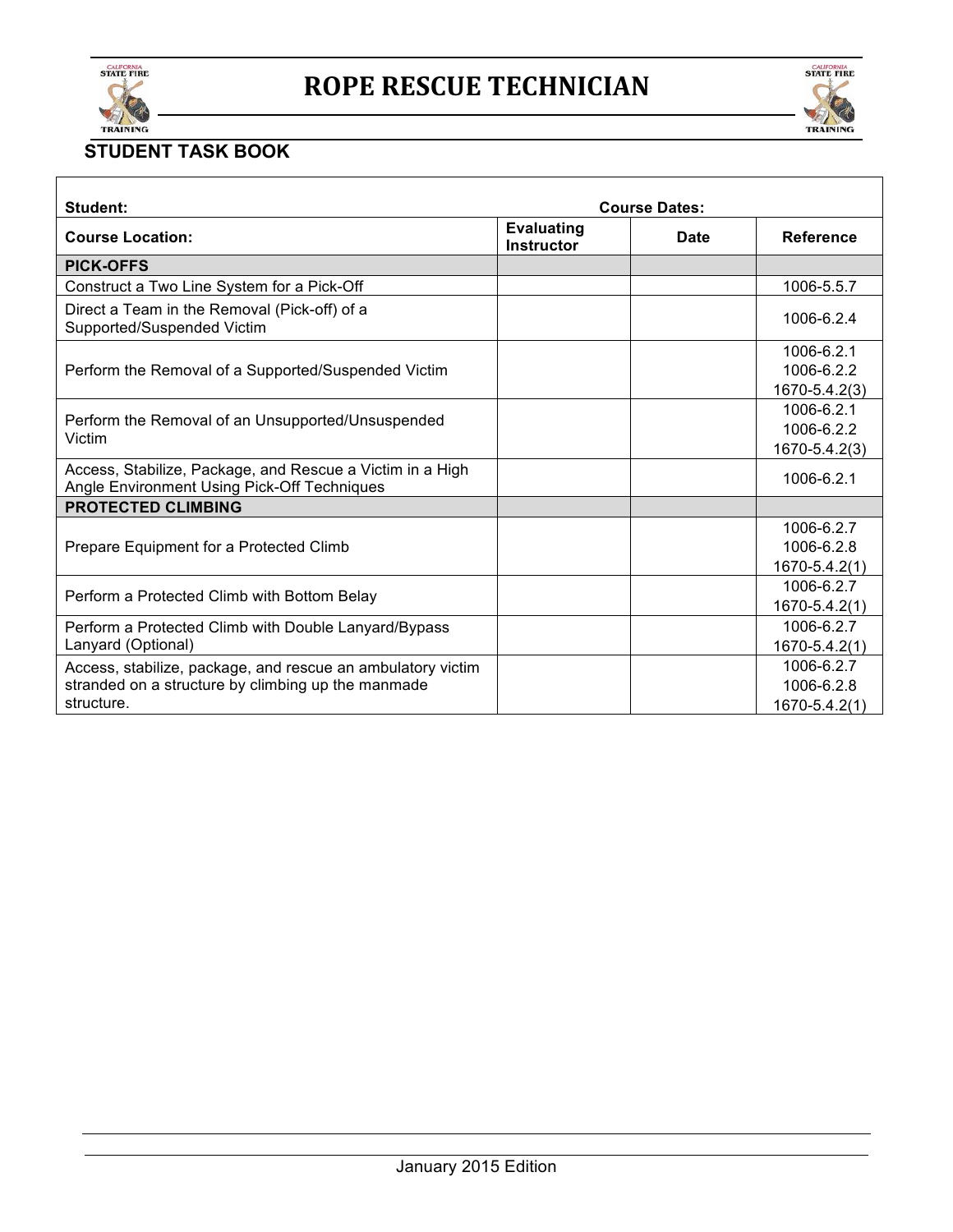



| Student:                                                                                                                                      |                                        | <b>Course Dates:</b> |                                                         |
|-----------------------------------------------------------------------------------------------------------------------------------------------|----------------------------------------|----------------------|---------------------------------------------------------|
| <b>Course Location:</b>                                                                                                                       | <b>Evaluating</b><br><b>Instructor</b> | Date                 | <b>Reference</b>                                        |
| <b>HIGH ANGLE LITTER RIGGING AND TENDING</b>                                                                                                  |                                        |                      |                                                         |
| Attach a Rescue Litter with Litter Tender Attachments to a<br>Rope Rescue System                                                              |                                        |                      | 1006-6.2.3                                              |
| Function as a Litter Tender Below the Rescue Litter                                                                                           |                                        |                      | 1006-6.2.3                                              |
| Function as a Litter Tender Above the Rescue Litter                                                                                           |                                        |                      | 1006-6.2.3                                              |
| Function as a Litter Tender with an Edge Problem                                                                                              |                                        |                      | 1006-6.2.3<br>1670-5.3.2.17                             |
| Function as a Litter Tender while Negotiating Obstacles                                                                                       |                                        |                      | 1006-6.2.3<br>1670-5.4.2(5)                             |
| Rig a Rescue Litter with a Mechanical Advantage Device for<br>Lowering and Raising the Foot of the Litter                                     |                                        |                      | 1006-6.2.1<br>1006-6.2.2<br>1006-6.2.3                  |
| Function as an Edge Tender                                                                                                                    |                                        |                      | 1006-5.5.3<br>1670-5.3.2.17                             |
| Access, Stabilize, Package, and Rescue a Non-Ambulatory<br>Victim with a Litter Tender and Negotiate Obstacles While<br>Lowering and Raising. |                                        |                      | 1006-6.2.3<br>1670-5.3.2                                |
| Access, Stabilize, Package, and Rescue a Non-Ambulatory<br>Victim With a Litter Tender and an Edge Problem.                                   |                                        |                      | 1006-6.2.3<br>1006-5.5.3<br>1670-5.3.2                  |
| Perform a Mid-Point Scoop<br>(Optional)                                                                                                       |                                        |                      | 1006-6.2.1<br>1006-6.2.2<br>1006-6.2.3                  |
| Access, Stabilize, Package, and Rescue a Non-Ambulatory<br>Victim With a Litter Tender and Perform a Mid-Point Scoop.<br>(Optional)           |                                        |                      | 1006-6.2.1<br>1006-6.2.2<br>1006-6.2.3<br>1670-5.4.2(3) |
| <b>ARTIFICIAL HIGH DIRECTIONALS</b>                                                                                                           |                                        |                      |                                                         |
| Construct a High Directional                                                                                                                  |                                        |                      | 1006-6.2.5                                              |
| Rig a High Directional                                                                                                                        |                                        |                      | 1006-6.2.5                                              |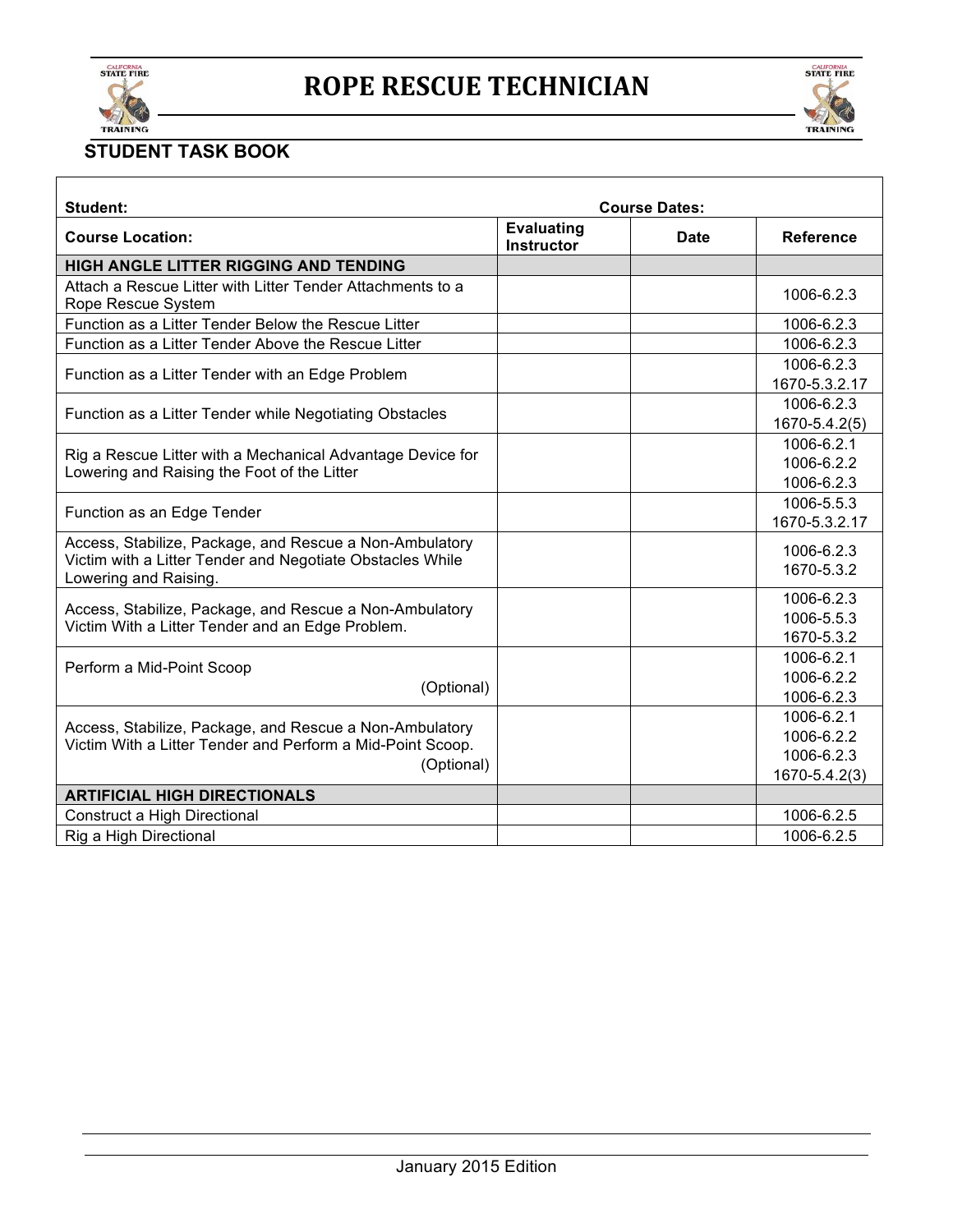

Г



Ξ

| Student:                                                                                                                                                                                                                 |                                        | <b>Course Dates:</b> |                                               |
|--------------------------------------------------------------------------------------------------------------------------------------------------------------------------------------------------------------------------|----------------------------------------|----------------------|-----------------------------------------------|
| <b>Course Location:</b>                                                                                                                                                                                                  | <b>Evaluating</b><br><b>Instructor</b> | <b>Date</b>          | <b>Reference</b>                              |
| <b>HIGHLINES</b>                                                                                                                                                                                                         |                                        |                      |                                               |
| Identify Safety Factors, Critical Angles, and Force Multipliers                                                                                                                                                          |                                        |                      | 1006-6.2.5<br>1670-5.4.2(4)                   |
| Secure Lines Across Two Elevated Locations                                                                                                                                                                               |                                        |                      | 1006-6.2.5<br>1670-5.4.2(2)                   |
| Direct a Team in the Construction of a Highline System                                                                                                                                                                   |                                        |                      | 1006-6.2.5<br>1670-5.4.2(2)                   |
| Direct a Team in the Operation of a Highline System                                                                                                                                                                      |                                        |                      | 1006-6.2.6                                    |
| Direct a Team in the Construction and Operation of a<br>Reeving Highline Operation with a Mid-Point Drop                                                                                                                 |                                        |                      | 1006-6.2.6                                    |
| Rig a Rescue Litter for a Highline Tended Litter Operation                                                                                                                                                               |                                        |                      | 1006-6.2.3                                    |
| Perform a Highline Operation With a Tended Litter                                                                                                                                                                        |                                        |                      | 1006-6.2.6                                    |
| Perform a Highline Operation with a Mid-Point Drop by De-<br>Tensioning the Highline<br>(Optional)                                                                                                                       |                                        |                      | 1006-6.2.6                                    |
| Access, stabilize, package, and transport rescuers,<br>equipment, and an occupied litter along a horizontal path<br>above an obstacle or projection using a highline system.                                             |                                        |                      | 1006-6.2.6<br>1670-5.4.2(2)                   |
| Access, stabilize, package, and rescue a non-ambulatory<br>victim using a tended litter and a highline system.                                                                                                           |                                        |                      | 1006-6.2.6<br>1670-5.4.2(2)                   |
| <b>FINAL MANIPULATIVE AND COGNITIVE EVOLUTIONS</b>                                                                                                                                                                       |                                        |                      |                                               |
| To be performed as a scenario where students will complete<br>the exercise beginning with the equipment in the equipment<br>cache and unaided by instructors.<br>Access, stabilize, package, and rescue a non-ambulatory |                                        |                      | 1006-6.2.6<br>1670-5.4.2(2)<br>1670-5.3.2(13- |
| victim using a tended litter and a reeving highline system.<br>Successful completion of written exam                                                                                                                     |                                        |                      | 17)                                           |